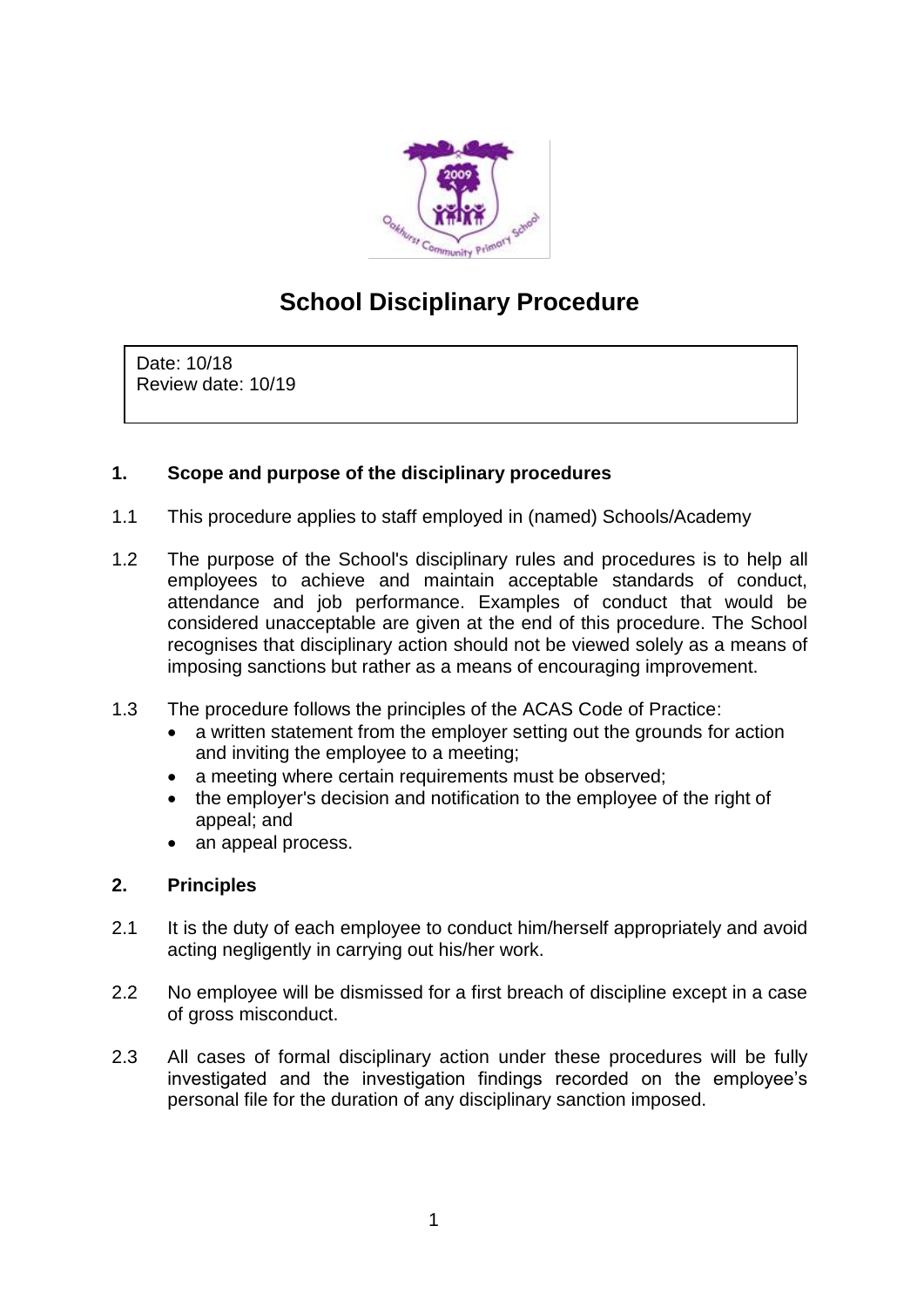- 2.4 In the event that, following investigation, a case is withdrawn or not upheld all reference to the alleged disciplinary offence will be expunged from the employee's personal file.
- 2.5 No disciplinary action beyond informal counselling will be taken against an accredited trade union official until the circumstances of the case have been discussed with a senior trade union representative.
- 2.6 At an early stage in the formal procedure employees will be advised in writing of the nature of the complaint against them; of the right to be accompanied by a trade union representative or a work-based colleague of the employee's choosing and will be given the opportunity to prepare for a formal meeting within this procedure and at such a meeting will be given the opportunity to state their case before any decision is made.
- 2.7 Employees will have the right to appeal against any disciplinary sanctions.
- 2.8 In operating this policy, line managers will apply the school's commitment to equality by treating all employees fairly and without discrimination on the grounds of colour, race, ethnic or national origins, sexual orientation, age, marital status, disability, trade union association or religious beliefs.
- 2.9 In adopting this procedure Governors will determine in advance how they will delegate authority for issuing warnings and making initial dismissal decisions in the case of disciplinary cases, having regard to the size of the school and the Head's ability to remain independent. (In compliance with the School Staffing (England) Regulations 2009)

## 3. **Child Protection Allegations**

Allegations about the safeguarding and protection of children must be handled in accordance with statutory guidance and the procedures of the Local Safeguarding Children Board (LSCB). The role of the Local Authority Designated Officer (LADO) is crucial in handling all allegations of these allegations and the LADO has a statutory duty to ensure that allegations about safeguarding are handled properly and expeditiously.

A strategy meeting, normally arranged within 2 working days of the allegation, will determine whether the allegation should be investigated by the police or by some other agency or by the school under its disciplinary procedure

If the matter is handed back to the school, whether at the first strategy meeting or at some later stage, the school must take account of the recommendations of the strategy meeting and must liaise with the LADO and the HR Consultancy team regarding the next steps.

Further advice can be found in the Guidance for Headteachers Dealing with Child Protection Allegations against School based staff and the DfE guidance Dealing with Allegations of Abuse against Teachers and Other Staff, available at Schoolsonline.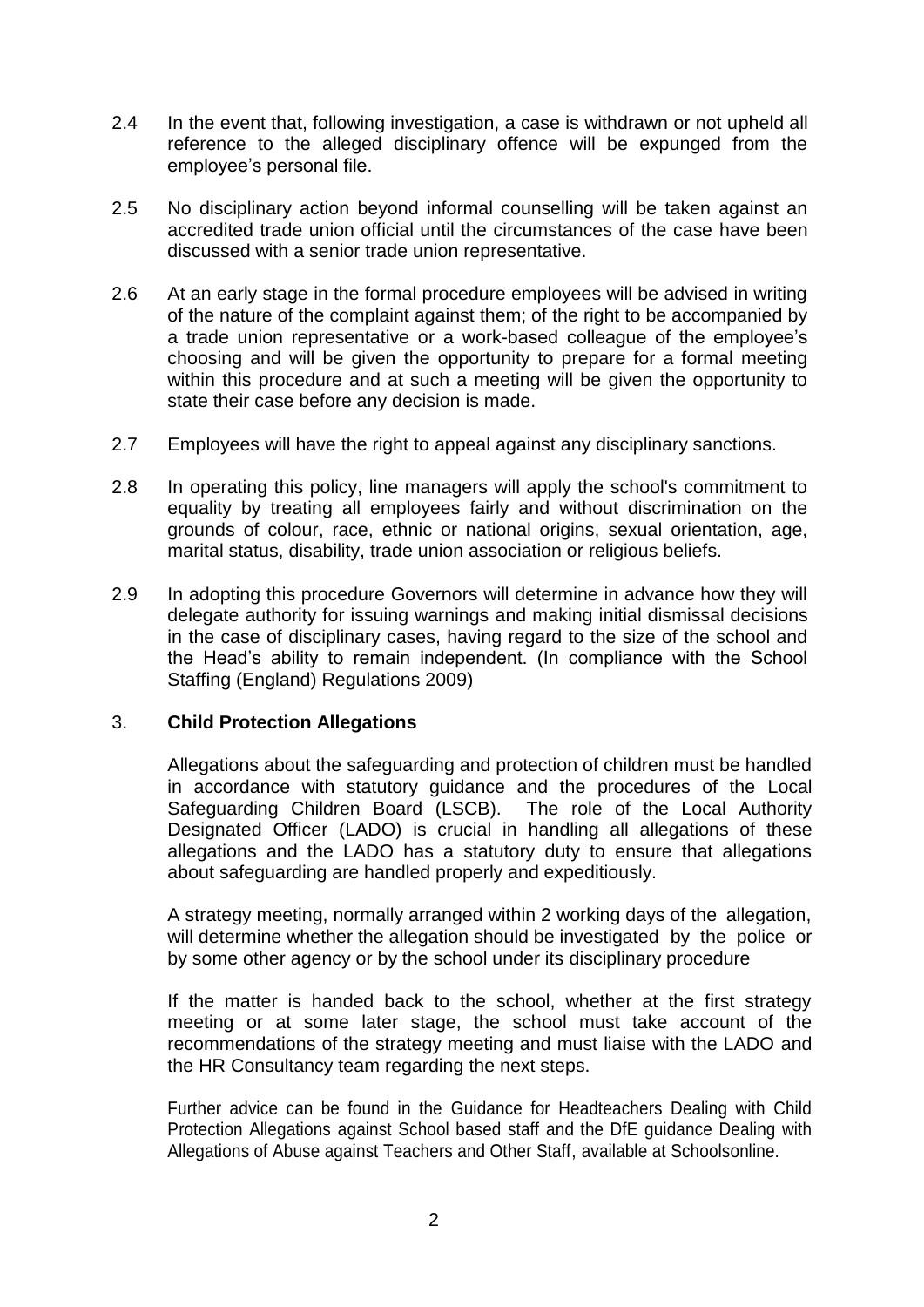## **3. Informal counselling**

3.1 Informal counselling may be a more appropriate response to minor offences rather than formal disciplinary action. If appropriate, counselling will take the form of a discussion with the object of determining and agreeing the improvement required. A note of the conversation will be sent to the employee and a copy kept on file for 3 months. Where this informal approach fails to bring about the desired improvement, the formal procedure will then be followed.

## **4. Mediation**

An independent third party or an accredited mediator can sometimes help to resolve disciplinary issues. Mediation is a voluntary process where the mediator helps two or more people in dispute to attempt to reach an agreement. Mediation can be used as either an alternative to formal disciplinary proceedings or to rebuild relationships after a formal dispute has been resolved.

## **5. Investigations**

5.1 No action will be taken by the School before a proper investigation has been undertaken.

The investigation will normally be conducted by Headteacher, Deputy, Assistant Head or Business Manager unless the Chair of Governors and the Head jointly decide this is inappropriate. As part of the investigation the employee will be given full details of their alleged misconduct and be given the opportunity to explain their actions. Witnesses will be interviewed and statements taken/provided.

If an allegation is made against the Headteacher, the Chair of Governors will nominate a non-staff Governor to undertake the investigation.

- 5.2 Witnesses must be told the following before any investigatory interview:
	- The nature and purpose of the investigation;
	- That whilst there is no statutory right to representation at an investigatory interview, an employee may, if they wish, arrange to be accompanied by a trade union representative or work colleague during an investigatory interview but this must not cause undue delay to the conduct of the investigation;
	- That a factual statement will be taken and may be used at any subsequent disciplinary hearing;
	- That a witness may be called to give evidence at any subsequent disciplinary hearing;
	- That the employee accused of misconduct may be given a copy of the statement at some point in the future and will be present at any hearing;
	- That if the statement is used in any report submitted to the disciplinary hearing that the original statements will also be made available.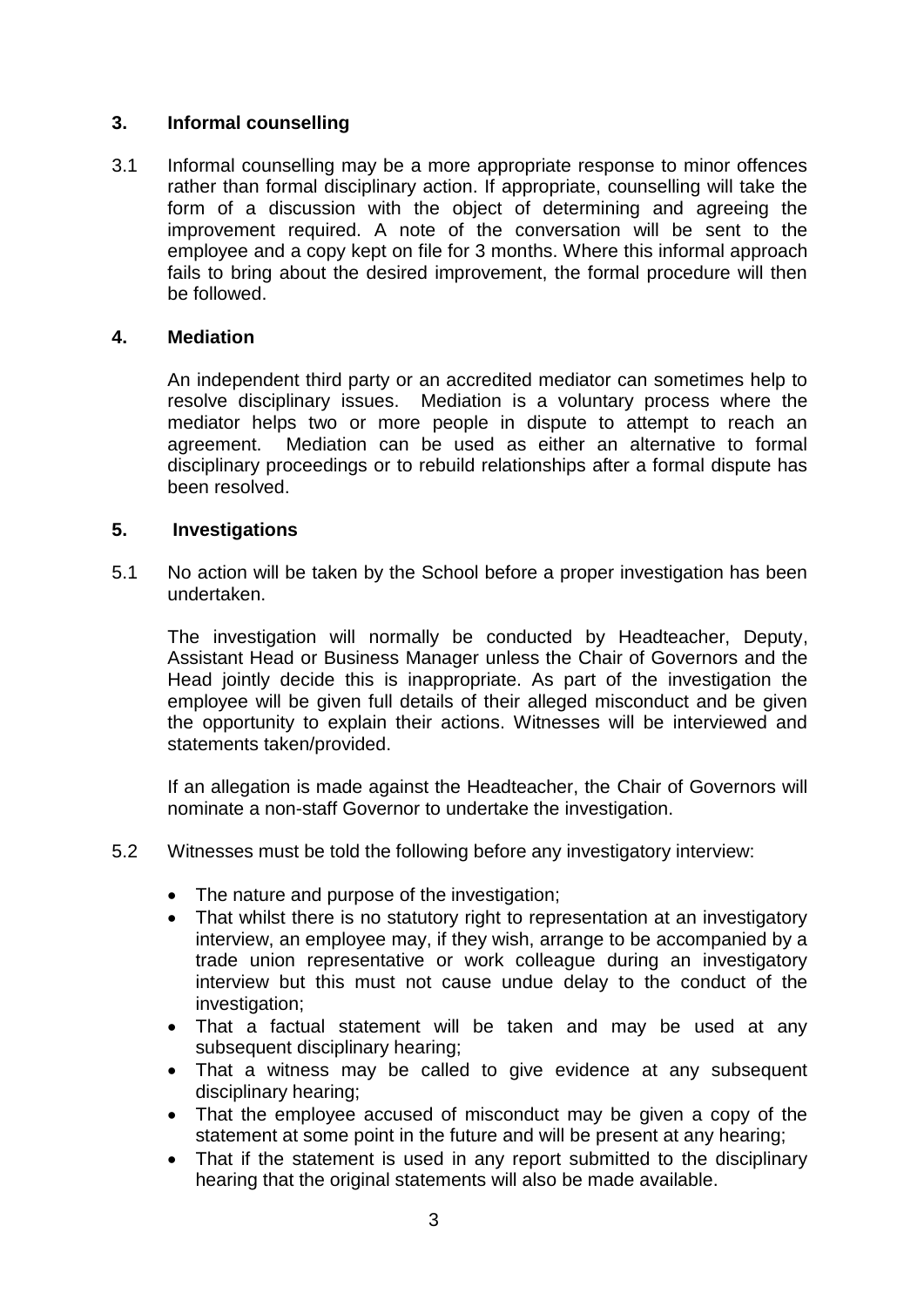- 5.3 Note on interviews with pupils who are possible witnesses in a disciplinary investigation:
	- If it is necessary to interview pupils as part of an investigation their parents/carers must be advised and consent must be obtained. A parent/carer may accompany a child during the interview but must not significantly contribute to the interview.
	- Wherever possible the employee's representative will have the opportunity to be present at an interview with a pupil to avoid the necessity of interviewing the pupil more than once, as long as this is not prejudicial to the disclosures likely to be made by the pupil. If it is established that the presence of another adult may intimidate or inhibit the pupil the employee's representative will be provided with a transcript of the interview.
	- Wherever possible a factual record of the interview will be agreed to avoid the pupil being called as a witness at any subsequent disciplinary hearing.

## **6. Suspension**

6.1 If appropriate the School may suspend the employee from work on full pay for a specified period during which time such an investigation will be undertaken. Suspension can be imposed by the Headteacher or governing body but may only be lifted by the governing body following an investigation. Suspension should be confirmed in writing explaining the reasons for the suspension. During the period of suspension the employee will not be entitled to access to the School's premises, except with the prior consent of the Head and subject to such conditions as the School may impose.

## 6.2 Suspension would normally be imposed only if:

The allegations are of serious or gross misconduct such that dismissal is a possibility;

- The suspension is required to enable an investigation to proceed unimpeded;
- The employee is the subject of a police investigation or has been charged with a criminal offence.
- 6.3 In situations where suspension is not appropriate but it would be sensible for the employee to not be present at work it may be appropriate to consider the possibility of the employee being directed to work at home.

## **7. Disciplinary hearing**

7.1 If, under these procedures, the School decides after an investigation has been concluded to hold a disciplinary hearing in relation to the matter complained of, the employee will, in accordance with the statutory discipline and dismissal procedure, be given details of the complaint against them at least five working days before any disciplinary hearing takes place.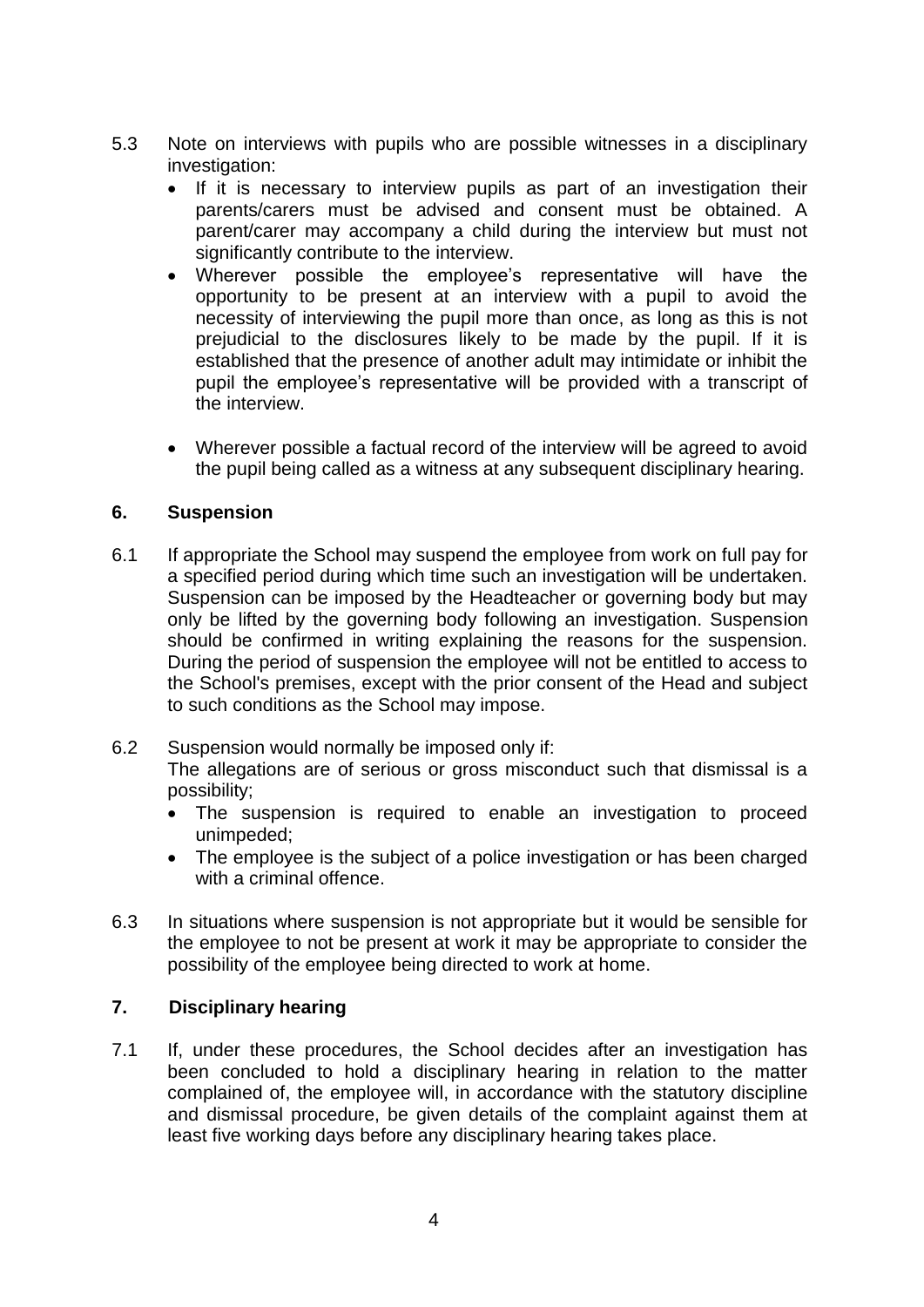- 7.2 The Governors will in adopting this procedure have determined the arrangements for dealing with disciplinary matters in line with the School Staffing Regulations 2009.
	- Investigations will usually be conducted by a senior member of staff; Head or Deputy
	- Where an investigation indicates that the allegation is likely to have occurred and if proven would constitute misconduct, the hearing could be conducted by a Staffing panel of Governors, the Head or an independent Deputy Head (i.e. one not involved in the investigation).
	- A Staffing Panel of governors or the Headteacher will hear all cases where the allegation, if proven, could lead to dismissal – i.e. gross misconduct or cumulative misconduct where a final written warning has not yet expired.
	- In cases where the Head has been involved in the case a panel of 3 Governors will hear the case.
- 7.3 Offences under the School's disciplinary procedures fall into two main categories:

(a) **Misconduct** – Misconduct is defined as wrongful, improper or unacceptable conduct

(b) **Gross misconduct** – Gross misconduct is generally defined as misconduct serious enough to destroy the employment contract between the employer and the employee and to make any further working relationship and trust impossible. A fundamental breakdown of trust and confidence has occurred.

Examples of what constitutes misconduct and gross misconduct are given at the end of this procedure.

7.4 In accordance with the statutory discipline and dismissal procedure, disciplinary hearings will be convened in writing giving at least five working days notice, giving details of the complaint against the employee. Documents to be referred to during the hearing should be made available to all parties at least five working days in advance. These timescales may be varied with the agreement of all parties.

Where an employee is persistently unable or unwilling to attend a disciplinary meeting without good cause the employer should make a decision on the evidence available in the absence of the employee.

- 7.5 At any disciplinary hearing the employee or their representative will, in accordance with the statutory discipline and dismissal procedure, be given an opportunity to state their case.
- 7.6 Following the disciplinary hearing a decision will be taken as to whether the complaint against the employee is upheld. In accordance with the statutory discipline and dismissal procedure, this decision will be confirmed in writing.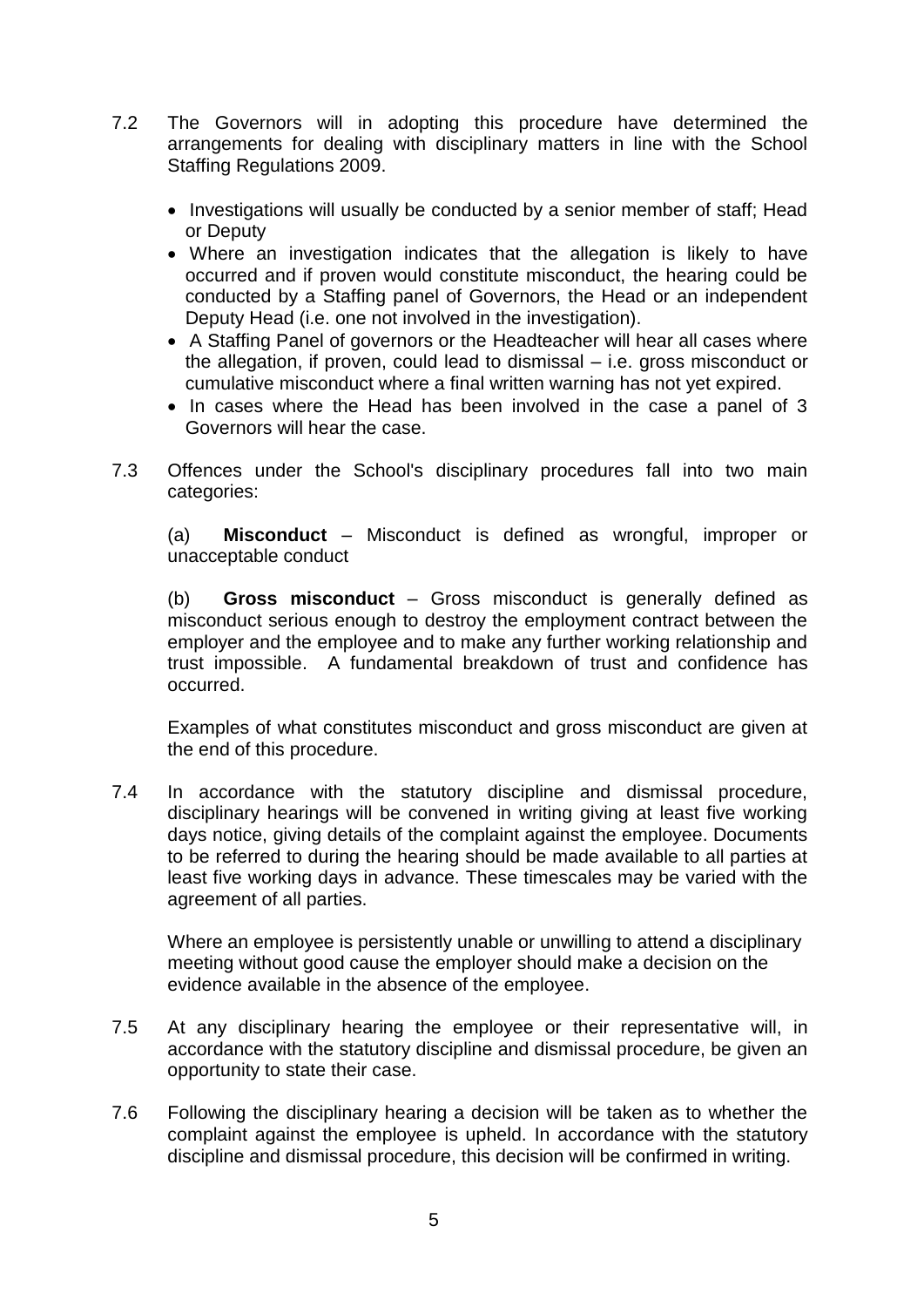7.7 The following sanctions may be applied as a result of a disciplinary hearing concluding that the complaint against the employee has been upheld:

## **(a) Stage I - Oral warning**

If conduct or performance is unsatisfactory, the employee will be given a formal oral warning which will be recorded and will remain on the employee's file for a period of 3 months but, subject to satisfactory conduct will not be automatically built upon for future incidents following the expiry of that period.

## **(b) Stage II - First written warning**

If the offence is of a more serious nature or if, following an oral warning, the employee's conduct is still unsatisfactory, a first written warning will be given to the employee, which will state the reason for the warning and will require an improvement in the employee's conduct, failing which further disciplinary action will be taken. The written warning will remain on the employee's file for a period of 12 months but, subject to satisfactory conduct and performance, will not be referred to in any subsequent disciplinary case following the expiry of that period.

## **(c) Stage III - Final written warning**

If the offence is considered serious enough to warrant consideration of dismissal if there is a repetition but does not amount to gross misconduct, or if following a first written warning the employee's conduct is still unsatisfactory, a final written warning will be given which will state the reason for the warning and will require an improvement in the employee's conduct, failing which further disciplinary action will result which could ultimately lead to dismissal. This warning will normally remain on the employee's file for a period of 12 months but may, depending upon the nature of the offence, remain on the employee's file for up to 3 years. Subject to subsequent satisfactory conduct, a final written warning will not be referred to in any subsequent disciplinary case following the expiry of that period.

## **(d) Stage IV - Dismissal**

If, following a final written warning there is no satisfactory improvement in the employee's conduct within the specified time period, the employee may be dismissed. At this stage the Local Education Authority will be informed of the case and given an opportunity to advise at the hearing.

The School reserves the right to offer to make a payment in lieu of notice on the termination of the employee's contract, other than in cases of gross misconduct.

These warnings are normally issued in sequence, however in cases of serious or gross misconduct or where there is a pattern of persistent misconduct, the sequence of warnings outlined above may not be followed. The procedure may be instigated at any stage felt appropriate by the School.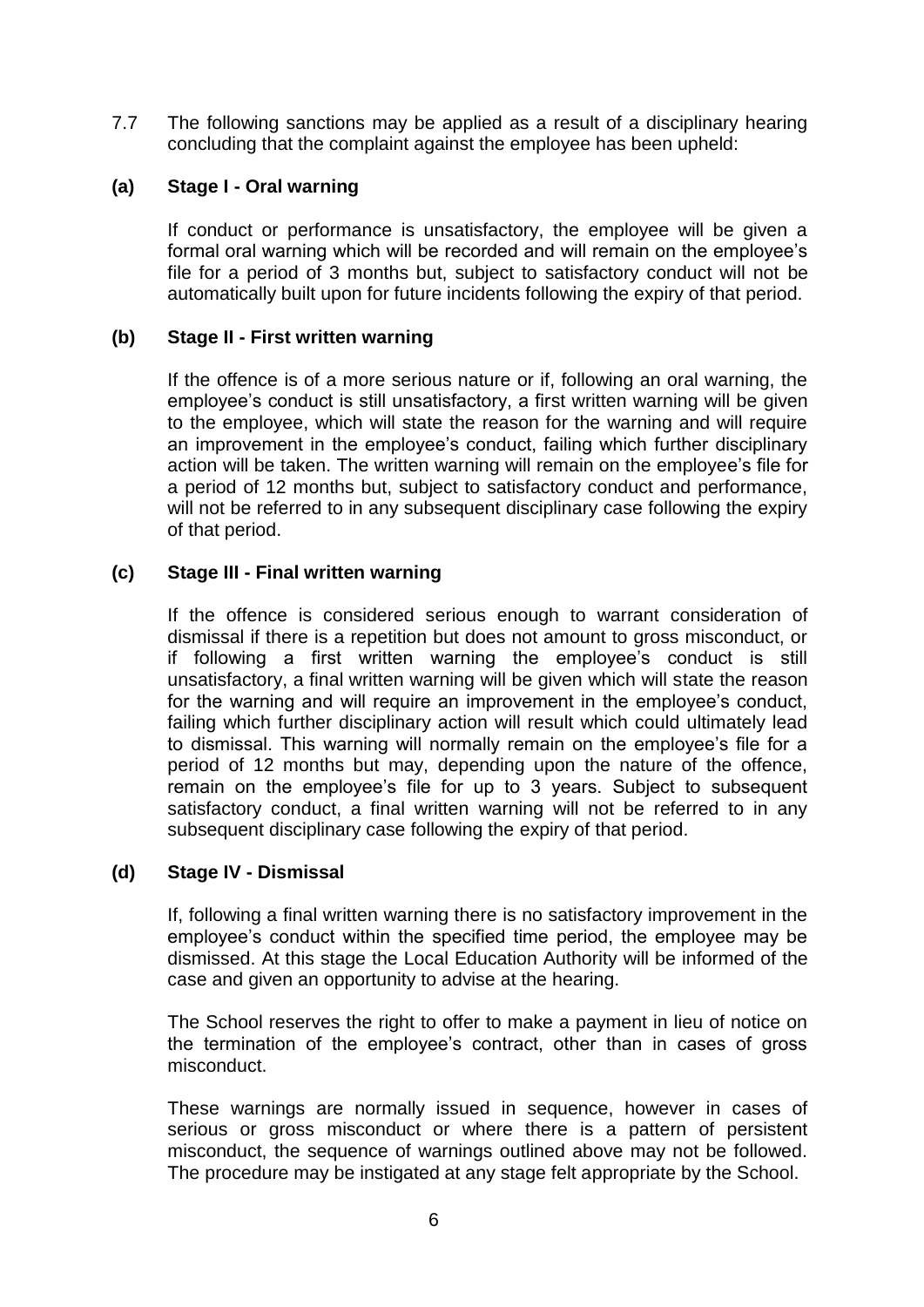Warnings issued under this procedure will remain on the employee's file for the life of the warning. If there is no further instance of misconduct the warning will be expunged from the file when it expires. No reference will be made to expunged warnings in subsequent disciplinary proceedings.

**Note:** In addition to the disciplinary warnings outlined above, in cases of serious or gross misconduct further disciplinary measures may be invoked. These alternative measures include: demotion to a lower grade, or reasonable deductions from salary to cover repayment for loss or damage to School property.

If it is established, after investigation and a disciplinary hearing at which the employee's explanation of the matter is heard, that the employee has committed an act of gross misconduct the employee will be summarily dismissed, i.e. without notice and/or any pay in lieu thereof. While the alleged gross misconduct is being investigated the employee may be suspended in accordance with the provision set out above. If the School takes the decision to dismiss the employee will be advised of the reason for the dismissal and the date upon which the employee's employment will be terminated. In cases of gross misconduct this will usually be the date that the letter is sent.

## **8. Appeals**

- 8.1 In accordance with the statutory discipline and dismissal procedure, if a disciplinary sanction is imposed the employee will be notified of the right to appeal. If the employee wishes to appeal against any disciplinary decision taken by the School, the employee may do so, in the first instance, by lodging an appeal with the Head or Chair of Governors within ten working days of the disciplinary decision being received. The employee should state the reason for their appeal.
- 8.2 Appeal hearings will be convened in writing giving at least five working days notice. Documents to be referred to during the hearing should be made available to all parties at least five working days in advance. These timescales may be varied with the agreement of all parties. At this stage the Local Education Authority will be informed of the case and given an opportunity to advise at the hearing.
- 8.3 The Governing Body appeal panel will hear the case –the panel being made up of at least 3 Governors who have had no prior involvement in the case.
- 8.4 The employee will be entitled to attend the appeal hearing to state their case. They may be accompanied by a school work colleague or a union representative who may present the employee's case on their behalf. The appeal panel may:
	- Uphold the appeal and overturn the disciplinary action taken;
	- Reject the appeal and confirm the disciplinary action taken:
	- Having considered the appeal decide to impose a different disciplinary sanction.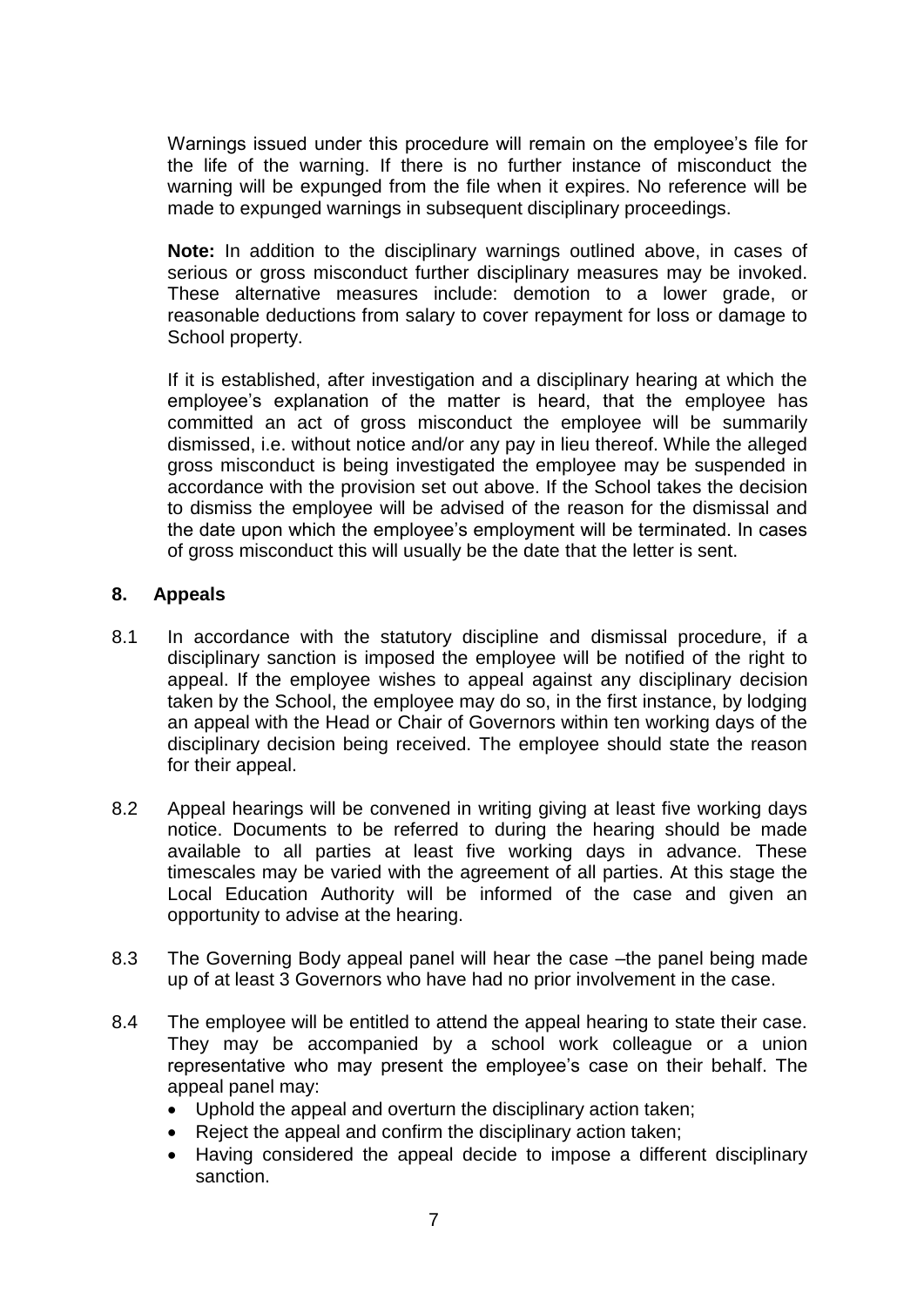- 8.5 The decision of the appeals panel will be final within the disciplinary procedure.
- 8.6 If following dismissal the employee is re-instated on appeal their salary, pension and NI contributions will be back paid to the date of the original termination.

#### **9. Referrals**

- 9.1 Where a teacher has been dismissed for serious misconduct (or may have been dismissed for serious misconduct if the teacher had not resigned) the School must refer the circumstances to the National College for Teaching and Leadership.
- 9.2 If a case includes allegations against a teacher that involves both misconduct and safeguarding (ie the risk of harm, or actual harm, to a child), the National College for Teaching & Leadership will contact the Disclosure and Barring Service (DBS).

#### **10. Documentation**

10.1 Where disciplinary action relates to child protection issues, the relevant documentation should be retained on the employee's personal file until the employee reaches 65 years or 10 years whichever is the longer, but will not form part of any subsequent disciplinary action if it is time-expired.